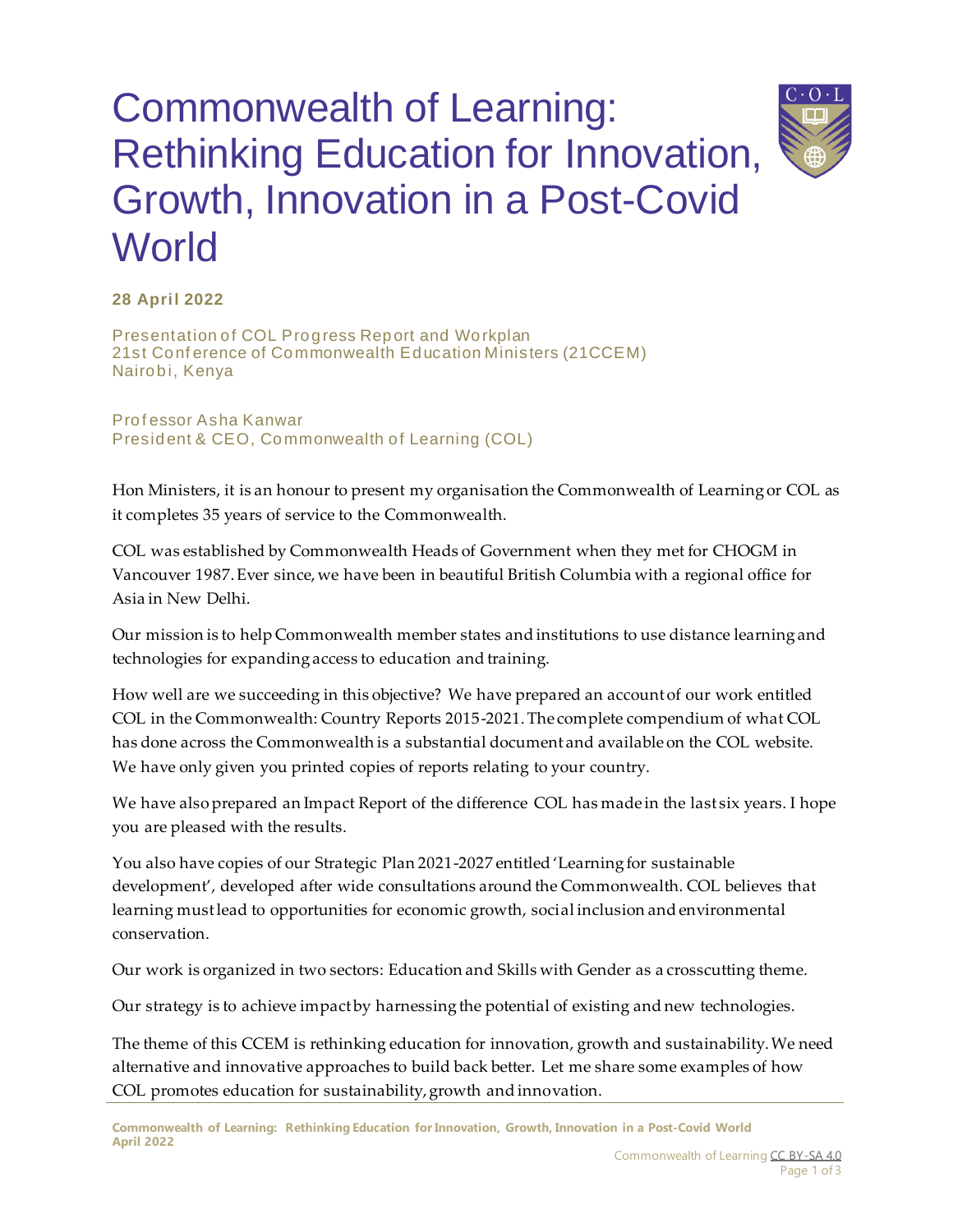First, sustainability. COL promotes open schools to provide flexible learning opportunities for secondary education. Open schools increase access and equity by reaching large numbers and are especially convenient for women and girls. In India, the National Institute of Open Schooling has a cumulative enrolment of 2.7 million students, 31% being female. Similarly,the Namibia College of Open Learning, enrols about 65% girls. During the pandemic, the course materials of the open schools in Namibia and Botswana were distributed to secondary school students.

Open schools are also cost-effective. A COL study found that in India, an open school costs one tenth of what it costs to put a student through a government secondary school. Similarly in Namibia, students who go to NAMCOL pay one fifth compared to their counterparts in government secondary schools.

Open universities too remained open as campus institutions were forced to close during the pandemic. The Commonwealth has 33 open universities that provide tertiary education to over 5 million learners each year at about one third the cost of campus education with comparable outcomes.

In addition to the many benefits of distance learning, it also has a low carbon footprint. COL conducted a study in Botswana, which found that the average carbon footprint of the distance learner is nearly three times lower than that of their campus counterpart. Open schools and open universities are a sustainable model for both developed and developing countries.

Ministers of Education mandated COL to support a Virtual University for Small States of the Commonwealth to strengthen existing tertiary institutions. All 32 small states are members and collaborate on course development. COL worked with the University of Seychelles to offer MOOCs on the Blue Economy and all resources are available to the other members.

As the climate crisis assumes greater urgency, we need to adopt a green learning agenda. This agenda would focus on developing the skills for green jobs for a transition to a low carbon economy; green life skills for a more sustainable future and skills for a green transformation that addresses social justice. We are preparing a report with concrete recommendations that will be despatched to you shortly.

Providing access to education is no longer enough—we also need to provide opportunities for economic growth.

During the pandemic, the COL-COURSERA workforce recovery project offered free skilling and reskilling opportunities from some of the top universities in the world to over 150000 Commonwealth citizens. Even though connectivity was often a challenge, learners used mobile devices or library facilities in what has been a life-changing experience for thousands.

COL's Commonwealth Executive MBA/MPA programme is offered by universities in 11 countries. A recent study conducted at the Allama Iqbal Open University, Pakistan indicates that graduates of this programme saw an increase of 38% in their monthly income and every \$ invested resulted in \$3.40 direct returns for the learners.

**Commonwealth of Learning: Rethinking Education for Innovation, Growth, Innovation in a Post-Covid World April 2022**